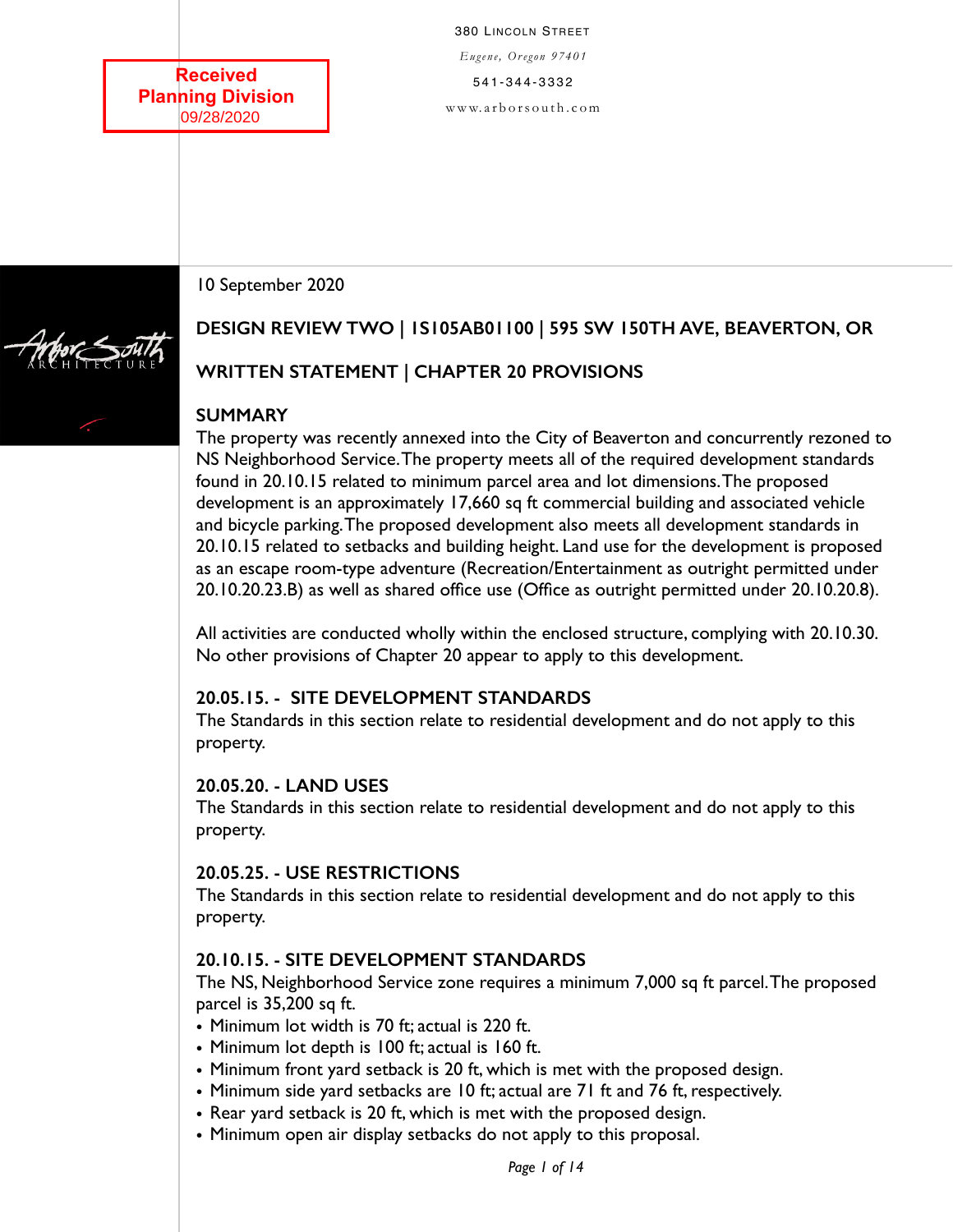- Building height maximum is 35 ft; actual is 29 ft.
- Maximum heights and yard setbacks for wireless communication facilities do not apply.

## **20.10.20. - LAND USES**

Land use for the development is proposed as an escape room-type adventure (Recreation/ Entertainment as outright permitted under 20.10.20.23.B) as well as shared office use (Office as outright permitted under 20.10.20.8).

#### **20.10.25. - USE RESTRICTIONS**

There are no use restrictions that apply to this proposed development.

#### **20.10.30. - OTHER NS ZONING REQUIREMENTS**

The prosper development is an activity that is "conducted wholly within an enclosed structure." There is no open air sales/display/storage associated with this proposed development. The proposed building is less than 15,000 sq ft of gross floor area.

#### **20.10.35. - OTHER CS ZONING REQUIREMENTS**

The Standards in this Section do not apply to this property.

## **20.10.40. - OTHER CC ZONING REQUIREMENTS**

The Standards in this Section do not apply to this property.

#### **20.15. - EMPLOYMENT/INDUSTRIAL LAND USE DISTRICTS**

The Standards in this Section do not apply to this property.

## **20.15.15. - SITE DEVELOPMENT STANDARDS**

The Standards in this Section do not apply to this property.

## **20.15.20. - LAND USES**  The Standards in this Section do not apply to this property.

#### **20.15.25. - USE RESTRICTIONS**

The Standards in this Section do not apply to this property.

#### **20.15.30. - SUPPLEMENTAL DEVELOPMENT REQUIREMENTS**

The Standards in this Section do not apply to this property.

#### **20.20. - MULTIPLE LAND USE DISTRICTS**

The Standards in this Section do not apply to this property.

#### **20.20.15. - SITE DEVELOPMENT STANDARDS**  The Standards in this Section do not apply to this property.

**20.20.20. - LAND USES**  The Standards in this Section do not apply to this property.

**20.20.25. - USE RESTRICTIONS**  The Standards in this Section do not apply to this property.

# **20.20.30. - OTHER TC-MU AND TC-HDR ZONING REQUIREMENTS**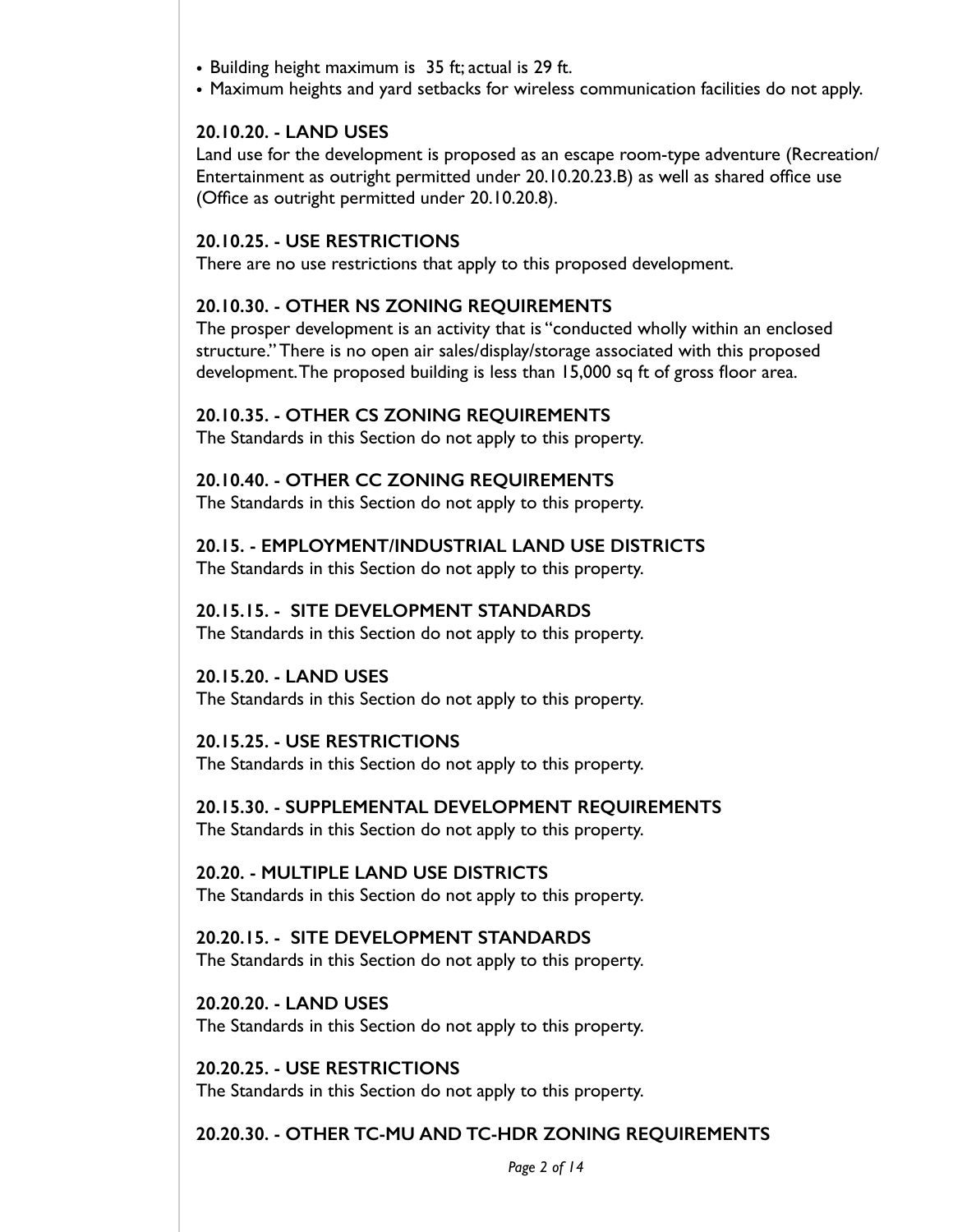The Standards in this Section do not apply to this property.

**20.20.35. - OTHER SC-E ZONING REQUIREMENTS** 

The Standards in this Section do not apply to this property.

**20.20.40. - OTHER SC-S ZONING REQUIREMENTS**  The Standards in this Section do not apply to this property.

# **20.25. - DENSITY CALCULATIONS**

The Standards in this Section do not apply to this property.

**20.25.05 - MINIMUM RESIDENTIAL DENSITY**  The Standards in this Section do not apply to this property.

## **20.25.10 - FLOOR AREA RATIO**

The Standards in this Section do not apply to this property.

# **20.25.15 - DENSITY ALLOWANCES**

The Standards in this Section do not apply to this property.

# **20.25.20 - SUPPLEMENTAL MULTIPLE USE DENSITY STANDARDS**

The Standards in this Section do not apply to this property.

————————————————————

# **WRITTEN STATEMENT | CHAPTER 40 PROVISIONS**

# **40.03.01 - FACILITIES REVIEW COMMITTEE**

A. Refer to Utility drawings for critical facilities review. All critical facilities and services have adequate capacity to serve the proposed development.

B. Refer to Utility drawings for essential facilities review. All essential facilities and services have adequate capacity to serve the proposed development.

C. The proposed development is consistent with all provisions of Chapter 20 (Land Uses) as noted in the text above.

D. The proposed development is consistent with all provisions of Chapter 60 (Special Requirements) as noted in the text below and as modified in requested Loading Determination and Parking Determination applications submitted concurrently.

E. Regular landscape maintenance will be provided by the owner. Additionally, required stormwater facility maintenance will be provided as needed and as required.

F. The parking lot is a standard configuration, with adequate stall sizes and back up area, which provides a safe and efficient vehicular circulation system. Pedestrian sidewalks are wide (minimum 5 feet) and direct, also creating a safe and efficient pedestrian circulation system.

G. Both the pedestrian and vehicular circulation systems connect directly tot he public system in a manner that is clear, efficient and safe. This can be verified on the enclosed site plans.

H. The proposed structure is a concrete tilt-up building with fire sprinklers. Per the utility plans and enclosed information, adequate fire flow is provided for the fire sprinkler system. Thus, adequate fire protection is provided.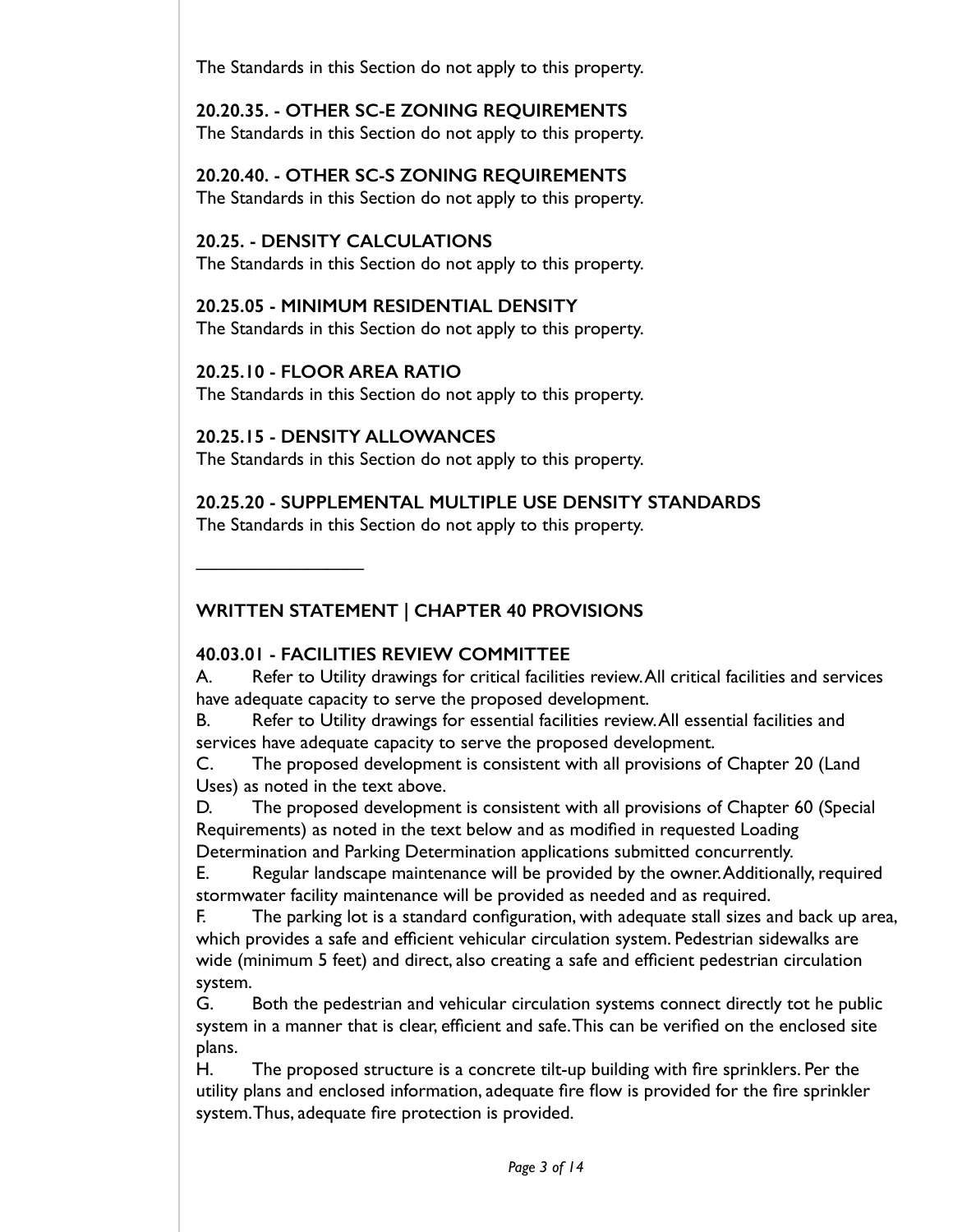I. The proposed building meets adopted City codes and standards related to safety and security.

J. The grading of the site accommodates the proposed use and is designed in a way to mitigate any adverse effects related to neighboring properties, public right-of-way, surface drainage, water storage facilities, and the public storm drainage system.

K. The development complies completely with all provisions of the ADA for physically challenged individuals.

L. All submittal materials are provided in this application and associated applications.

# **40.20.15.02 - DESIGN REVIEW COMPLIANCE LETTER | DESIGN REVIEW TWO**

C1. The proposed project meets the threshold for Design Review Two under 40.20.15.02.

C2. All City application fees have been submitted for this project.

C3. All relevant submittal materials per 50.25.1 of the Development Code have been provided.

C4. The proposal is consistent with all applicable provisions of Sections 60.05.15. through 60.05.30. (Design Standards).

C5. The proposal is a new project, not an addition or modification, so this section does not apply.

C6. All applications have been submitted to the City in the proper sequence, as far as we know.

# **WRITTEN STATEMENT | CHAPTER 60 PROVISIONS**

# **60.05.10 - DESIGN PRINCIPLES**

# **1. BUILDING DESIGN AND ORIENTATION**

The building design enhances the visual character of the community by creating a commercial project that is attractive, permanent and establishes a location that enhances the sense of place by anchoring the project to the site in an appealing, safe and pedestrian-oriented streetscape with street-facing entries and generous sidewalks to S W 150th Avenue.

# **2. MULTIPLE USE DISTRICT BUILDING ORIENTATION AND DESIGN**

Although the building is not in a multiple use district, it is conveniently accessed by onsite sidewalks from the off-street parking areas as well as the public sidewalk at S W 150th Avenue.

# **3. CIRCULATION AND PARKING DESIGN**

The off-street parking improvements allow for safe and convenient connections to the surrounding neighborhood and street. Access is directly off S W 150th Avenue, adequately serving the needs of the development. Because the development has uses that are accessed at differing times of day, the puff-street parking has been reduced through the Parking Determination for Shared Parking application separately. Transit stops both directions are just a block away on either side of the intersection of S W 150th Avenue and Walker Road.

# **4. LANDSCAPE, OPEN SPACE, AND NATURAL AREAS DESIGN**

Landscaped areas and stormwater mitigation are placed in both front and rear yard setback areas as well as the north side yard. Native species, that are drought-resistant, are incorporated wherever possible.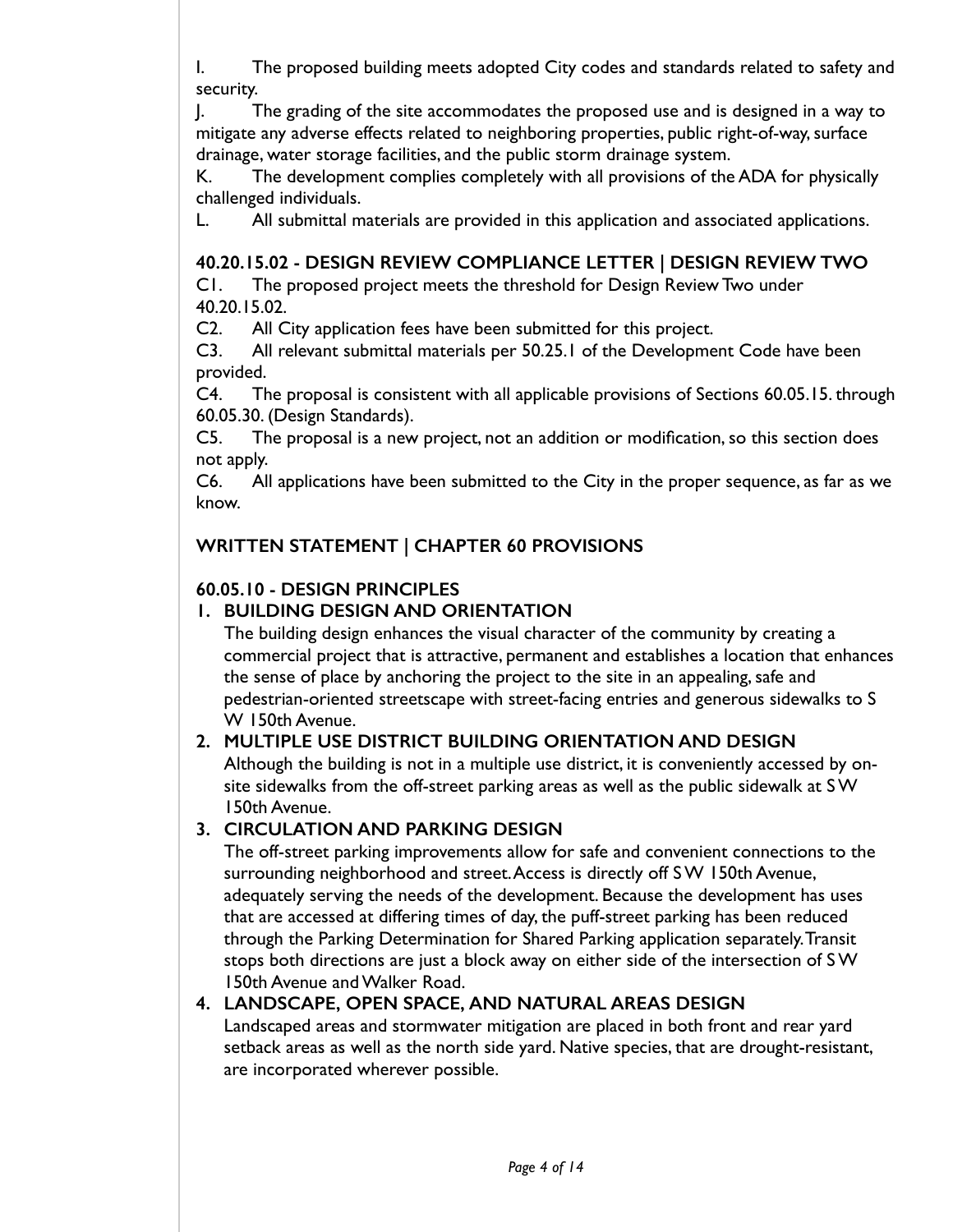## **5. LIGHTING DESIGN**

Exterior lighting is such that all pedestrian walks, vehicular parking and circulation areas are safe and convenient, but not overly illuminated. Special care to minimize lighting spilling onto adjacent properties will be taken.

# **60.05.15. - BUILDING DESIGN AND ORIENTATION STANDARDS**

## **1. Building Articulation and Variety**

**60.05.15.1.A:** Does not apply. The project is not residential.

**60.05.15.1.B:** As can be seen from the enclosed drawings, the proposed building has a primary building entrance facing the street. The glazed, storefront entrance occupies an area of 148 sq ft of the total facade area of 1,978 sq ft (about 7%) and projects five feet from the main facade. Total window area facing the street (including the entrance storefront) is 612 sq ft (about 31%). Additionally, small build-outs with a change in material type (stucco) are provided as indicated on the drawings and cover 1,018 sq ft (about 51%), complying with 60.05.15.1.B.2.

**60.05.15.1.C:** The maximum spacing between permanent architectural features of 40 feet is dimensioned and illustrated on the elevation drawings.

**60.05.15.1.D:** This Section does not apply, as the project is not a residential building.

## **2. Roof Forms**

**60.05.15.2.A:** No roofs are visible from the adjacent public street.

**60.05.15.2.B:** The project does not have sloped roofs of 4:12 pitch or greater. Refer to Section 60.05.15.2.C. following for parapets and decorative cornice.

**60.05.15.2.C:** Parapet wall features are provided on the street facing facade and the south facade that meet the requirements of this section projecting 24" vertically above the roof and incorporated into the change in material type noted above. The north facade has stucco build-outs as well, creating the required decorative cornice. The exposed painted concrete is a total of 781 sq ft, which is only 27% of the north facade area.

**60.05.15.2.D:** This Section does not apply, as the project is not a residential building. **60.05.15.1.E:** This Section does not apply, as the project does not have a smaller featured roof.

# **3. Primary Building Entrances**

**60.05.15.3.A:** The primary building entrance facing the street as well as those facing the south and west are covered with roof overhangs 4 feet deep and 15 feet wide. Refer to drawings for compliance.

# **4. Exterior Building Materials**

**60.05.15.4.A:** This Section does not apply, as the project is not a residential building. **60.05.15.4.B:** As indicated above, approximately 51% of the street-facing facade is architecturally treated. Only 348 sq ft is smooth concrete (about 18%). At the south elevation, the gross area of the facade is 3,217 sq ft. The entire facade is architecturally treated except for 352 sq ft (11%) as exposed, painted concrete. At the north elevation, the gross building facade is 2,817 sq ft with architectural treatment at all but 781 sq ft (27%) of painted, exposed concrete.

**60.05.15.4.C:** This Section does not apply, as the project is not a conditional use in a residential zone.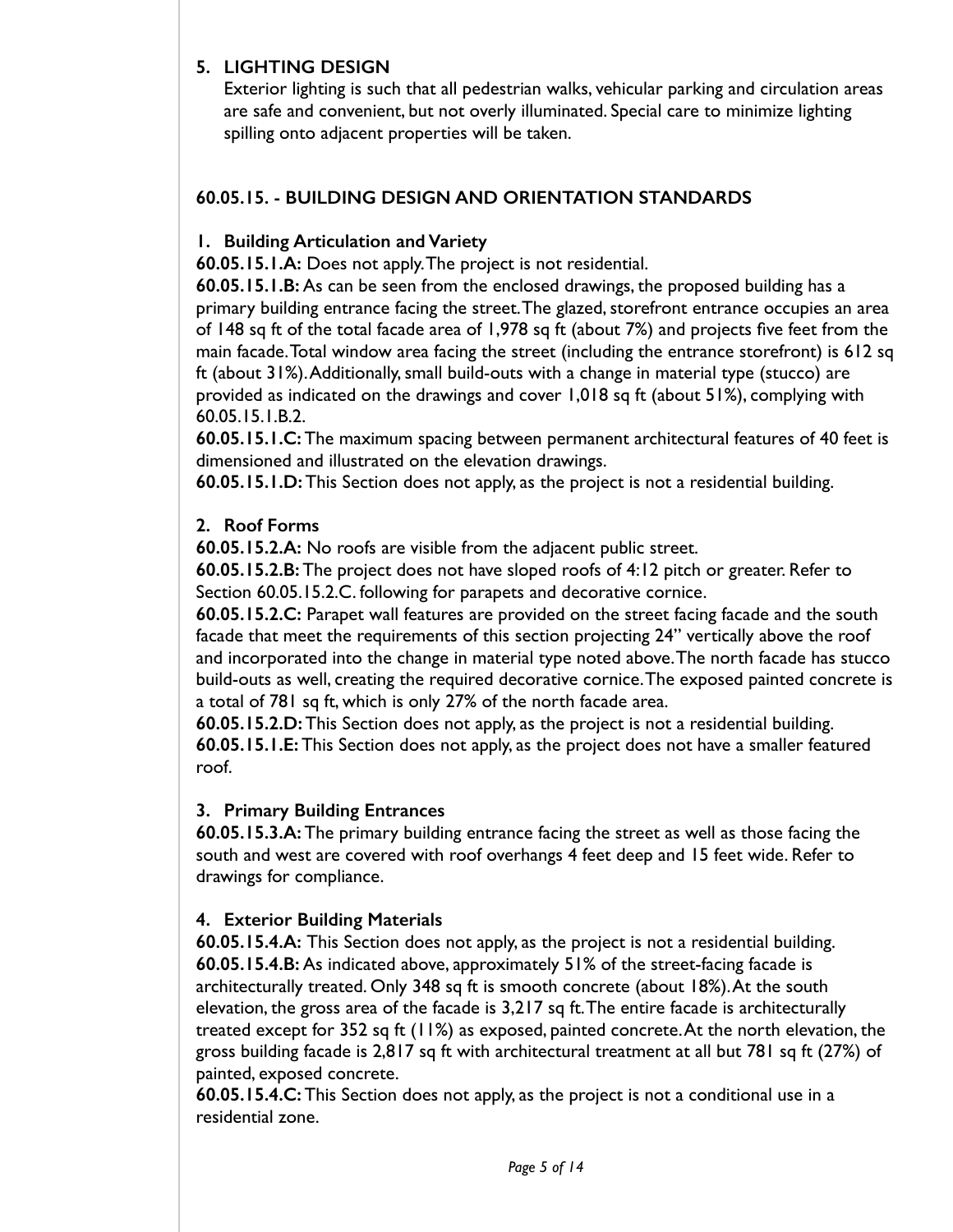## **5. Roof Mounted Equipment**

**60.05.15.5.A:** All roof-top mounted equipment will be both screened from view by a screen wall (per A.1) and/or set back so as not to be visible from the street (per A.3). See drawings. **60.05.15.5.B:** The vertical measuring distance is such that no roof top equipment will be visible from the development site's front property line.

**60.05.15.5.C:** Duly noted.

#### **6. Building Location and Orientation along Streets in Commercial and Multiple Use Zones**

**60.05.15.6.A:** This Section does not apply as the project is not within a Multiple Use Zone. **60.05.15.6.B:** This Section does not apply as the project site is less than 60,000 sq ft. **60.05.15.6.C:** This Section does not apply because the building is not subject to the public street frontage standard. Regardless, the building is located 20 feet from the front property line and the area between the building and the property line is landscaped to the required standards in 60.05.25.5.B.

**60.05.15.6.D:** This Section does not apply because the building is not on a corner lot. **60.05.15.6.E:** This Section does not apply because the building is not subject to the public street frontage standard. However, one primary building entrance faces the street as noted above and shown on the attached drawings. The secondary entrances face the off-street parking areas, complying with 60.05.15.6.F.

**60.05.15.6.F:** Secondary entrances to the building face the off-street parking areas.

## **7. Building Scale Along Major Pedestrian Routes**

**60.05.15.7.A:** This Section does not apply because the building is not along a Major Pedestrian Route.

**60.05.15.7.B:** This Section does not apply because the building is not a detached residential dwelling.

**60.05.15.7.C:** The maximum heights specified in Section 20.20.50 are note exceeded.

# **8. Ground Floor Elevations on Commercial and Multiple Use Buildings**

**60.05.15.8.A:** The ground floor area facing the street between 3 ft and 10 ft is 511 sq ft. Of that area, 288 sq ft is glazed (about 56%) which complies with A.3.

**60.05.15.8.B:** The ground floor area at the south elevation has 4 ft x 15 ft roof canopies as shown, which comprise a total projected lineal footage of 62 feet of the 120 foot length of the building, which is 52%, exceeding the 35% minimum. The east elevation is 72.75 feet in width with a projected canopy of 15.5 feet plus two additional candies, each 4 feet deep and 16 feet wide. This totals 65%, also exceeding the 35% minimum. The north elevation has five 8.5 ft wide x 4 ft deep canopies at each man door for a total of 42.5 ft. To meet the minimum 35% requirement, 42 ft is needed.

#### **9. Compact Detached Housing Design**

**60.05.15.9:** This Section does not apply because the project is not housing.

**10. Ground Floor Elevations on Eligible Residential-Only Buildings 60.05.15.10:** This Section does not apply because the project is not housing.

# **60.05.20. - CIRCULATION AND PARKING DESIGN STANDARDS**

**1. Connections to the Public Street System**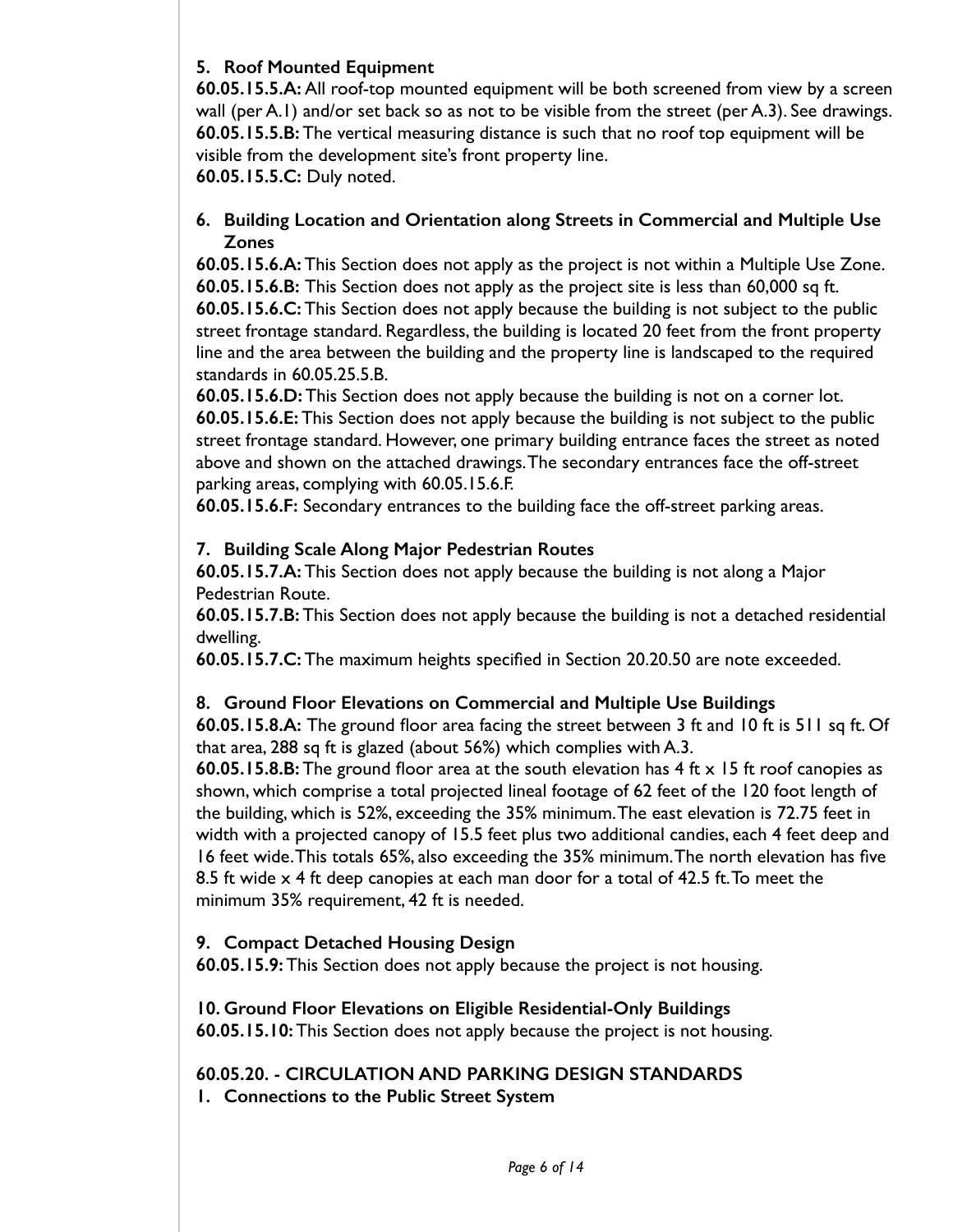**60.05.20.1.A:** All pedestrian, bicycle and motor vehicle connections are provided as specified in the Comprehensive Plan Transportation Element and connect to the adjacent streets.

## **2. Loading Areas, Solid Waste Facilities and Similar Improvements**

**60.05.20.2.A thru E:** Loading areas and solid waste facilities will be modified via a Loading Determination under 40.50 and documented separately in this document. No at-grade mechanical equipment is proposed.

# **3. Pedestrian Circulation**

**60.05.20.3.A:** Pedestrian circulation is provided from all parking areas to the building entrances as well as from building entrances to the public sidewalk at the street. These are noted on the attached drawings.

**60.05.20.3.B:** Pedestrian walkway connections are direct and clearly identifiable. All main points of entry, public streets, nearby transit stops and other pedestrian destinations are easily navigated.

**60.05.20.3.C:** Two direct means of access are provided within the 220 feet of street frontage, exceeding the on access point per 300 feet of frontage.

**60.05.20.3.D:** All sidewalks adjacent to the parking stalls are separated by extruded curb bumpers. Extruded curb bumpers are the same dimension (6" x 6" profile) as an integral curb edge at a sidewalk. Parking lot and building lighting are shown on the drawings. **60.05.20.3.E:** Pedestrian circulation through the parking lot is delineated by separate material and color (concrete pedestrian walks and asphalt parking lots/driveways). **60.05.20.3.F:** Pedestrian walkways through the site are all a minimum five feet wide as unobstructed clearances. They are all constructed of concrete. All walkways meet the Americans with Disabilities Act (ADA).

# **4. Street Frontages and Parking Areas**

**60.05.20.4.A.1:** Surface parking areas abutting the street have parking lot landscaping complying with A.1 of this section. The north planting strip between the parking and the street is required area for the stormwater facility and as such requires different planting materials.

**60.05.20.4.A.2:** Compliance with A.1 above, negates the need to comply with this Section.

# **5. Parking Area Landscaping**

**60.05.20.5:** Surface parking areas shall have planter island landscaping complying with A.2, B, C and D of this section. Refer to the drawings to confirm compliance.

# **6. Off-Street Parking Frontages in Multiple Use Zones**

**60.05.20.6.A:** This Section does not apply because the project is not a Multiple use zone.

## **7. Sidewalks Along Streets and Primary Building Elevations in Commercial and Multiple Use Zones**

**60.05.20.7.A:** A new 5 ft public sidewalk will be provided along S W 150th Ave to connect with existing public sidewalks north and south of the site. Refer to the drawings for details. **60.05.20.7.B:** New sidewalks will be provided along all building elevations that include a primary building entrance or display window. This occurs at the south and east elevations. The sidewalk along the north side still maintains the 5 ft unobstructed path, but the doors and windows at this elevation are not primary entrances or display windows.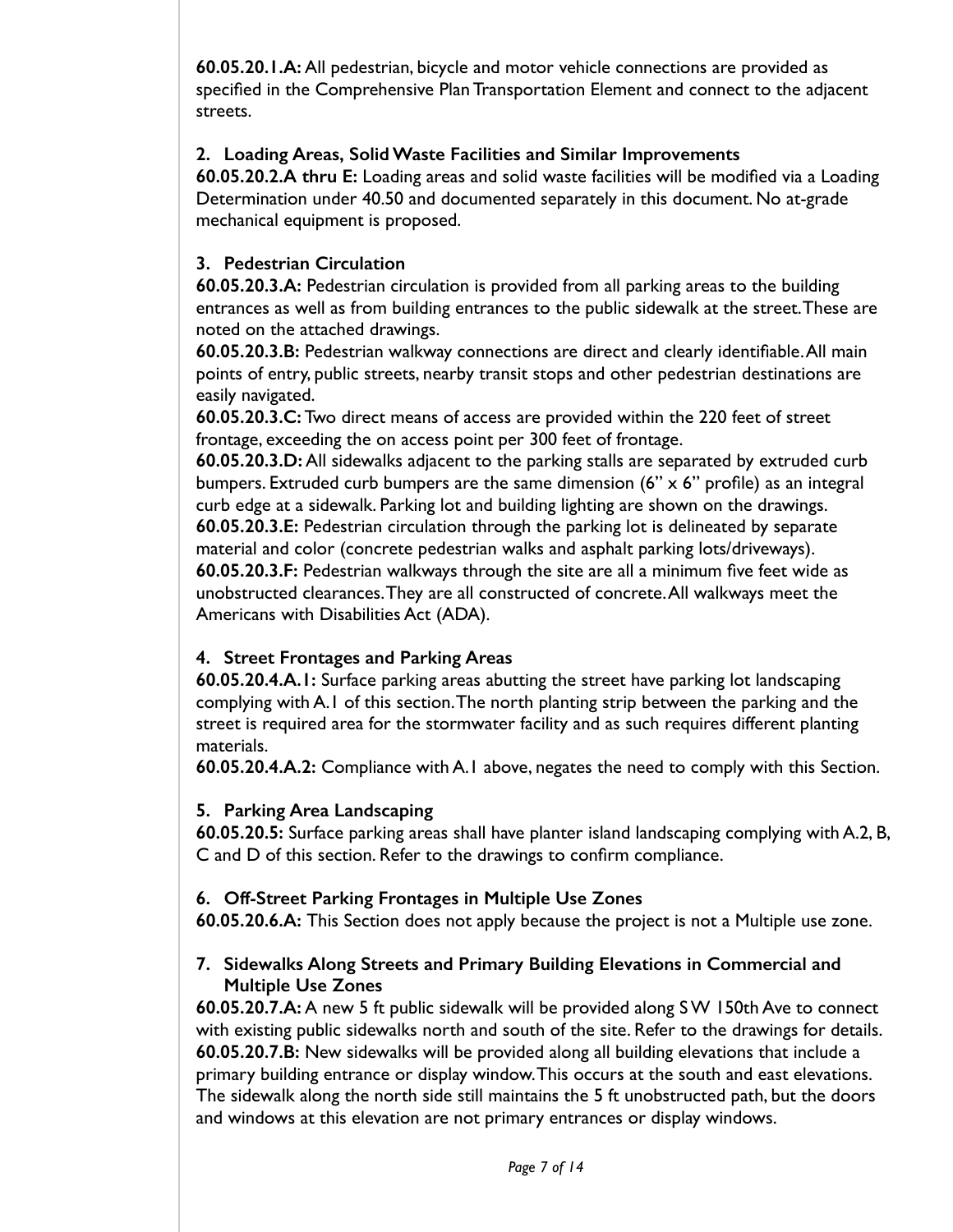**60.05.20.7.C:** This Section does not apply because the project is not a residential development.

#### **8. Connect on-Site Buildings, Parking, and Other Improvements with Identifiable Streets and Drive Aisles in Residential, Commercial and Multiple Use Zones**

**60.05.20.8.A:** The parking lot drive aisle provides direct access to perpendicular parking stalls per sub 3 at both the north and south parking areas at the building and is thus exempt from this requirement.

**60.05.20.8.B:** This Section does not apply because the project does not contain private streets, common greens or shared courts.

## 9. **Ground Floor Uses in Parking Structures**

**60.05.20.9.A:** This Section does not apply because the project does not contain a parking structure.

# **60.05.25. - LANDSCAPE, OPEN SPACE, AND NATURAL AREAS DESIGN STANDARDS**

**1. Minimum Landscape Requirements for Residential Developments Consisting of Two (2) or Three (3) Units of Attached Housing or Compact Detached Housing 60.05.25.1:** This Section does not apply because the project is not a residential

development.

- **2. Minimum Landscape Requirements for Residential Developments Consisting of Four (4) to Seven (7) Units of Attached Housing or Compact Detached Housing 60.05.25.2:** This Section does not apply because the project is not a residential development.
- **3. Minimum Landscape Requirements for Attached Housing or Compact Detached Housing**

**60.05.25.3:** This Section does not apply because the project is not a residential development.

**4. Additional Minimum Landscape Requirements for Residential Developments Consisting of Two (2) or Three (3) Units of Attached Housing or Compact Detached Housing** 

**60.05.25.4:** This Section does not apply because the project is not a residential development.

#### **5. Minimum Landscape Requirements for Non-Residential Developments and Mixed Use Development**

**60.05.25.5.A:** A minimum 15% of the site is landscaped, conforming to this Section. Refer to drawings for compliance.

**60.05.25.5.B:** The minimum landscape requirements comply; refer to drawings for verification of compliance.

# **6. Common Greens**

**60.05.25.6:** This Section does not apply because the project does not contain common greens.

**7. Shared Courts**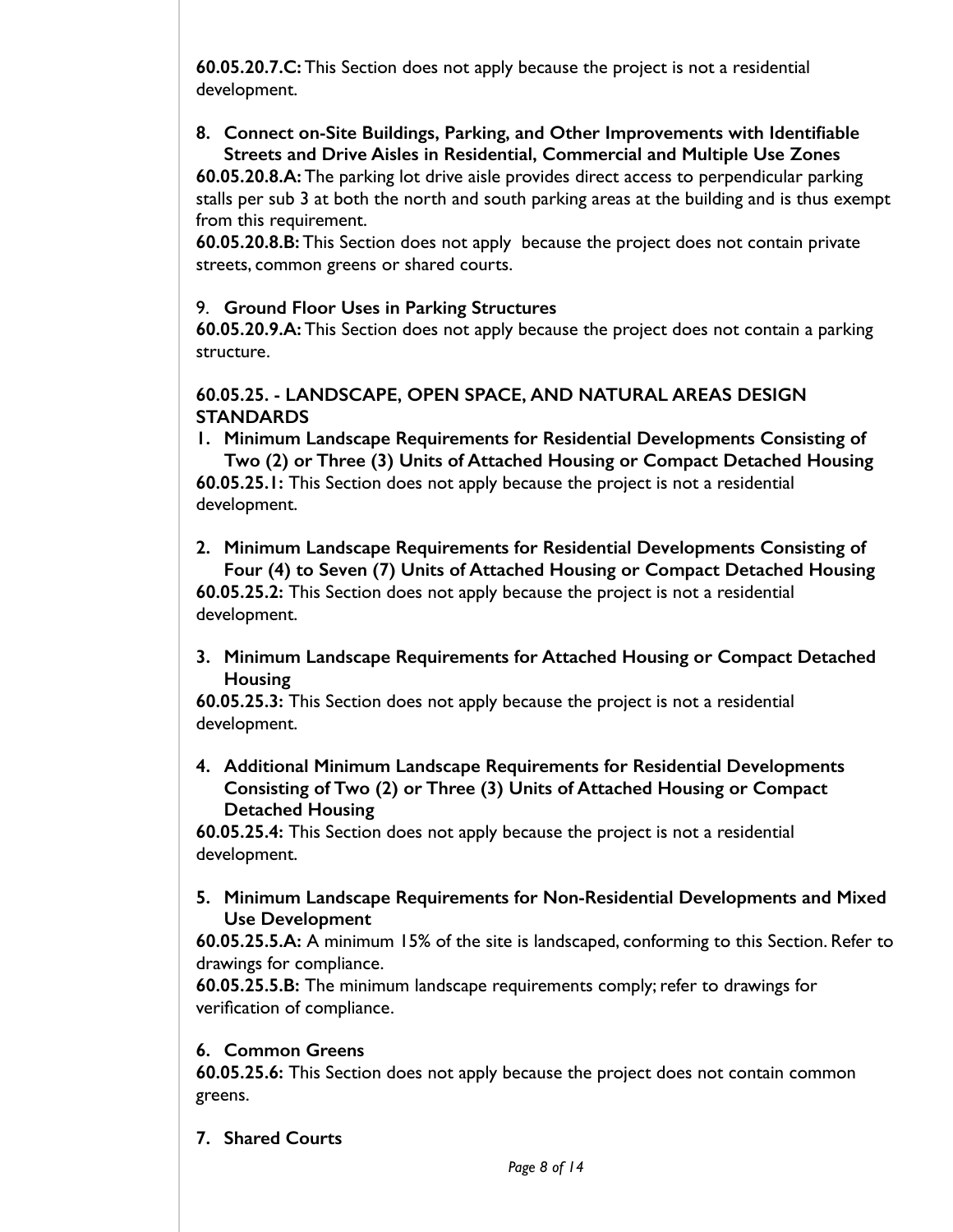**60.05.25.7:** This Section does not apply because the project does not contain shared courts.

## **8. Retaining Walls**

**60.05.25.8:** This Section does not apply because the project does not contain retaining walls.

## **9. Fences and Walls**

**60.05.25.9:** The existing arborvitae hedge shall remain and be infilled for site screening at property lines (north and west sides). Additionally, a 6 foot fence will be provided along the north and west property lines. See drawings (site plan and landscape plan).

## **10. Minimize Significant Changes to Existing On-Site Surface Contours at Residential Property Lines**

**60.05.25.10:** No changes to on-site surface counters at property lines are proposed..

#### **11. Integrate Water Quality, Quantity, or Both Facilities**

**60.05.25.11:** Stormwater facilities shall comply with this section and are noted on the drawings.

#### **12. Natural Areas**

**60.05.25.12:** This Section does not apply because the project does not contain any Cityadopted natural resource features.

## **13. Landscape Buffering and Screening**

**60.05.25.13.A:** The existing arborvitae hedges at the north and west property lines will remain as a landscape buffer/screen and will be infilled with matching planting material where needed to accomplish screening. See drawings for compliance.

**60.05.25.13.B through D:** The landscape buffer noted in sub A above provides screening between the project use and the residential uses to the north and west. See revised landscape plan demonstrating compliance.

**60.05.25.13.E:** No changes to required buffer widths, where applicable, are requested.

**60.05.25.13.F:** The landscape buffering proposed will be installed prior to occupancy permit issuance.

**60.05.25.13.G:** This Section does not apply because the project does not contain any pedestrian plazas.

# **14. Community Garden**

**60.05.25.14:** This Section does not apply because the project does not contain any community gardens.

# **60.05.30. - LIGHTING DESIGN STANDARDS**

#### **1. Adequate On-Site Lighting and Minimal Glare on Adjoining Properties**

**60.05.30.1.A:** All on-site lighting shall conform to the City's Technical Lighting Standards and shall be reviewed at building permit submittal.

**60.05.30.1.B:** Lighting is provided in vehicular and pedestrian circulation areas. Refer to drawings for compliance.

**60.05.30.1.C:** The project does not contain any pedestrian plazas.

**60.05.30.1.D:** Lighting is provided at each building entrance. Refer to drawings for compliance.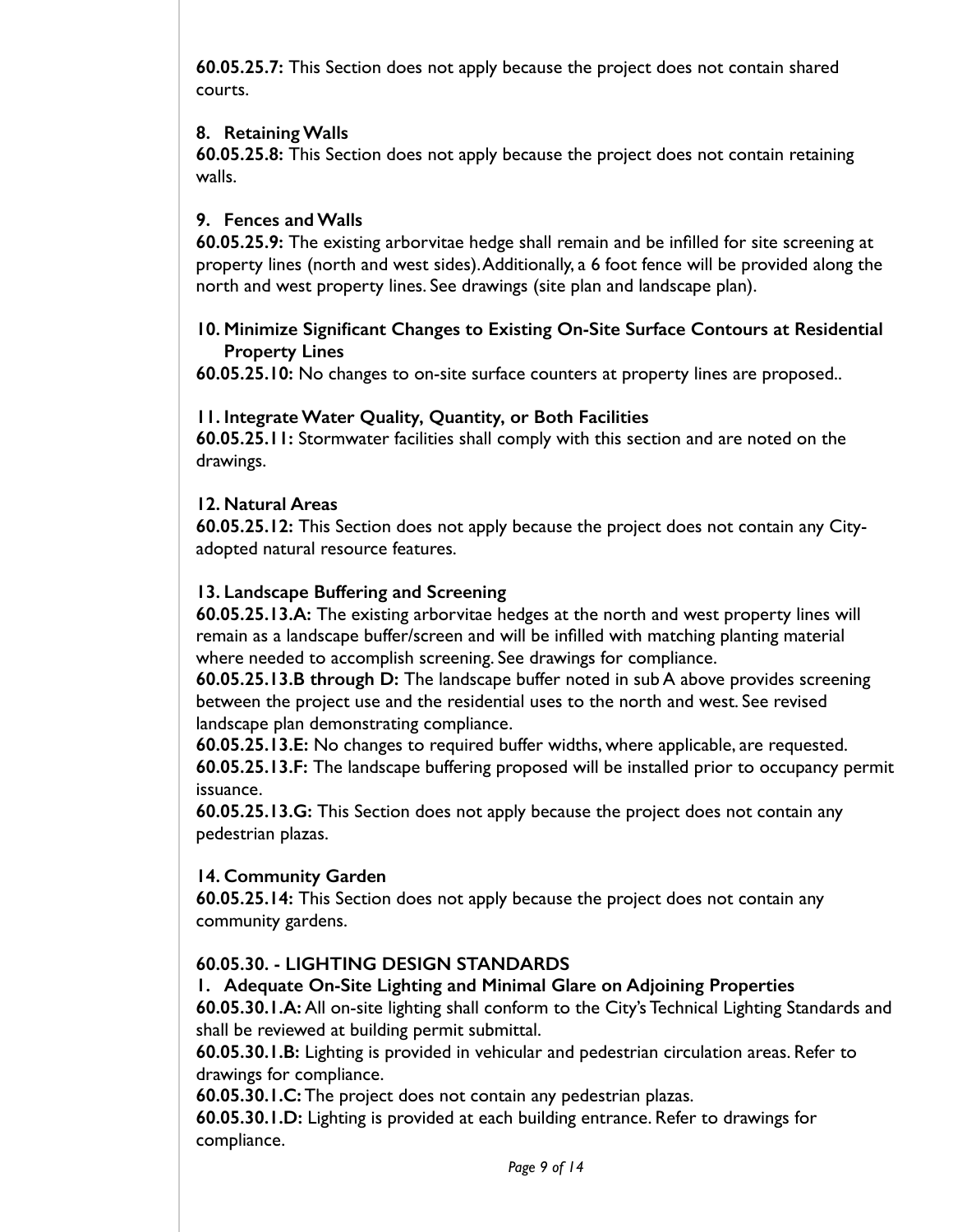**60.05.30.1.E:** Lighting provided at canopy areas will be recessed so the bulb or lens is not visible from the public right-of-way. Refer to drawings for compliance.

## **2. Pedestrian-Scale On-Site Lighting**

**60.05.30.2.A through C:** All on-site lighting shall be pedestrian-scale and shall conform to the City's Technical Lighting Standards and shall be reviewed at building permit submittal. Pole lights in the parking areas are noted as 20 ft high, complying with sub 3. Non-pole mounted lights are wall mounted at heights conforming to the City's Technical Lighting Standards. Refer to drawings for compliance.

## **60.25. - OFF-STREET LOADING REQUIREMENTS**

**60.25.25:** A Loading Determination is being applied for per 40.50.05 to eliminate the loading berth and loading space.

## **60.30.10 - OFF-STREET PARKING**

**60.30.10.1:** Parking calculations are based on the ratios per 1,000 sq ft as delineated herein. **60.30.10.02:**

- A. Vehicle Parking categories are selected and calculated based on the table at 60.30.10.5 for the minimum ratios. A1. The minimum number of spaces required is calculated per each use. A2, A3, and A4. The uses anticipated have the same required parking in Zones A or B. Also, because of this, the Dual Parking Zone is not applicable. A5. The parcel is not located within a Regional Center Parking District.
- B. B1, B2. Bicycle parking is provided as required in 60.30.10.5 with short term and long term parking per Code. B3. The bicycle parking is designed to the Standards in the EMDS. B4. The site is not located in the Old Town Parking Zones.

**60.30.10.03:** The parking space requirements, where calculated as a fraction, are rounded up to the nearest whole number.

**60.30.10.04:** The uses not listed category does not apply to this property.

**60.30.10.05:** Off-street vehicle and bicycle parking will be provided as noted on the drawings and indicated in this text. We are also applying for an on-site Parking Determination for Shared Parking based on "indoor recreation facility" use, although we would purport that movie theater use is a much more accurate descriptor.

**60.30.10.05:** Following is the off-street motor vehicle parking calculation for the project. The building is to be 17,660 gross square feet total on two levels. The two uses proposed are Portal Escape Room adventures and standard Office Space. It is anticipated that the Portal will occupy 2/3 of the building and the office use(s) the remaining 1/3. The Portal use is a scheduled adventure for about 1 to 2 hours with generally two adventures each evening, much like a movie theater. Additionally, people often come in groups for the same adventure and leave before the next adventure starts. Adventure start times are also occasionally staggered. A limited number of people are allowed in each adventure during each time slot. Based on this similarity to movie theaters, we are using the 0.3 parking spaces per "seat" as the metric and calculating the maximum number of people anticipated per adventure, per scheduled time slot.

With the square footage allotment of 2/3 of the building (11,773 sq ft) the owner expects up to 8 adventures. Each adventure is limited to 10-12 people at a time due to space allocation and the nature of progressing through as a team. If all 8 adventures were operating at the same time, each with 12 people, that would be just under 100 people maximum. At a parking ratio of 0.3 per person, this would require 30 parking spaces.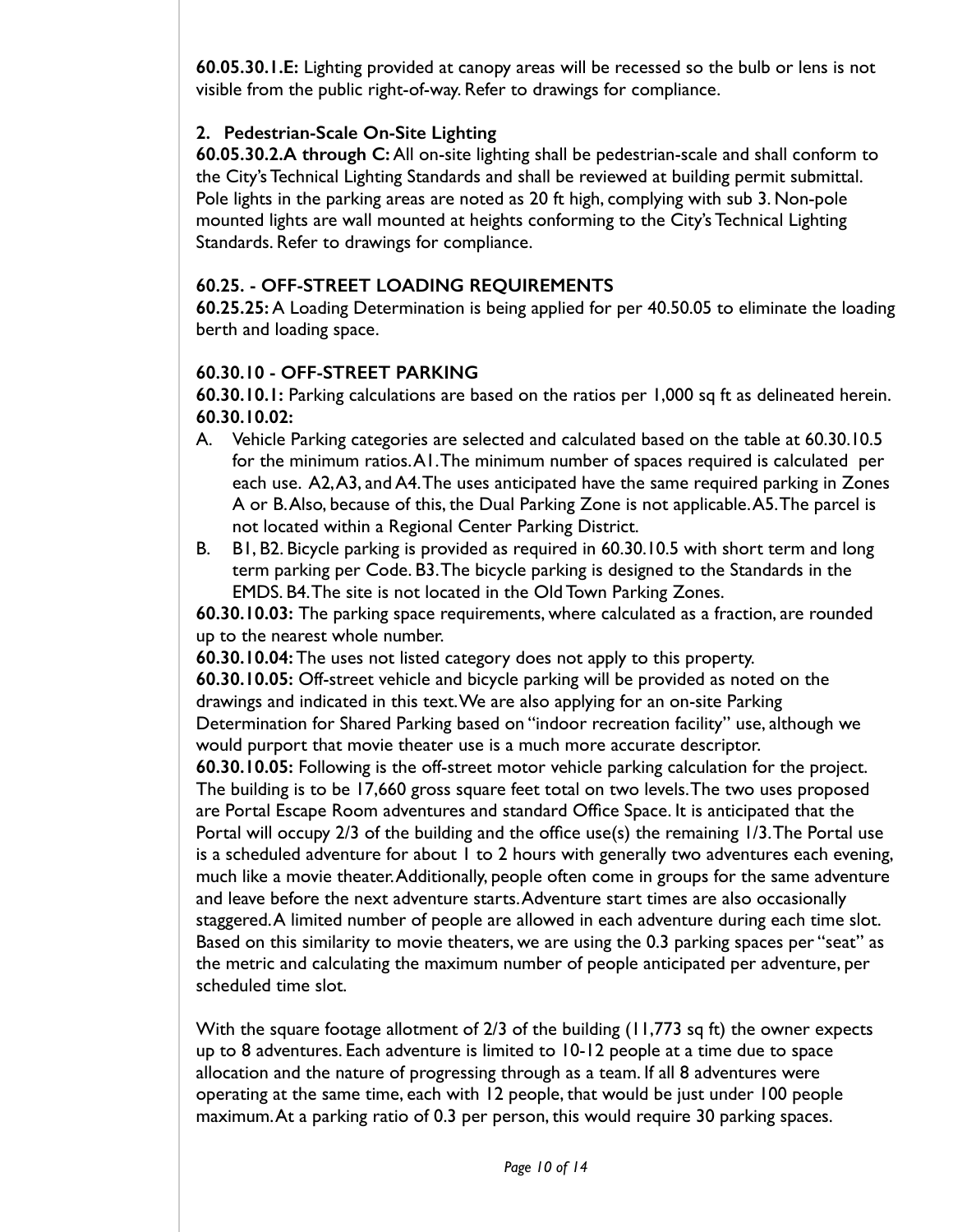The office use, at the remaining 5,887 sq ft requires 2.7 spaces per 1,000 sq ft for a total of 16 required parking spaces. Totaling the two together, a minimum of 46 parking spaces would be required. We are providing 54 spaces.

Additionally, office use is typically 8 am - 5 pm Monday through Friday; the Portal use is 4 pm to 10 pm evenings and weekends. So there is virtually no overlap in use and parking. These calculations and this proposal are based on existing conditions and data from the Portal use in Springfield, Oregon, which has been operating now for about two years. This metric conforms with 60.30.10.9.B. (Springfield use and parking data is available on request).

Seven vehicle parking spaces are provided as compact spaces, which is 13%, less than the 20% allowable noted in 60.30.10.12.B. All of the off-street parking lot dimensions and design conform to 60.30.15.

**ALTERNATE PARKING CALCULATION:** If the movie theater calculations are not acceptable to the City, using the recreation facility calculation of 4.3 spaces per 1,000 sq ft, a total of 51 spaces are required. Adding this to the office use, a total of 67 vehicle spaces. With 54 spaces proposed, an on-site Parking Determination for Shared Parking will be requested.

**60.30.10.06:** The project is not in a Regional Center, so this section does not apply. **60.30.10.07:** The parking ratios are provided at virtually the same as the minimum. The maximum number of parking spaces is not approached, so the requirements of this section are met.

**60.30.10.08:** The project is not residential, so this section does not apply.

**60.30.10.09:** The parking space calculations are based on the ratios listed above and on the Parking Determination criteria submitted by our Traffic Engineer.

**60.30.10.10:** All required parking is provided on the development site. The total number of spaces is adjusted per the separate Parking Determination request. No parking or loading is related to residential uses, nor are they located in the front yard.

**60.30.10.11:** No parking reductions or exceptions are requested except under

60.30.10.11C and outlined in the Parking Determination request.

**60.30.10.12:** Compact car spaces are provided as seven of the total, which is 13%. This is less than the 20% allowable.

**60.30.10.13:** The project does not require 50 or more employee spaces, so this section does not apply.

#### **60.40 - SIGN REGULATIONS**

**60.40.05:** All signs shall conform to the Beaverton Comprehensive Plan sign regulations. All signs shall constructed and installed subject to the requirements in 60.40. Sign permit application(s) shall occur at time of building permits.

#### **60.55 - TRANSPORTATION FACILITIES**

**60.55 GENERAL:** The adjacent street (150th Ave) will be improved to a minimum 34' width within a 60' right of way; there already exists a 30' right-of-way width on the west side of the centerline, so no additional right-of-way dedication is needed. The east half of the street is developed with 18' of new paving, measured from the centerline of the 60' right-of-way.

The development will generate less than the 300 trip threshold to trigger a Traffic Impact Analysis or a Traffic Management Plan.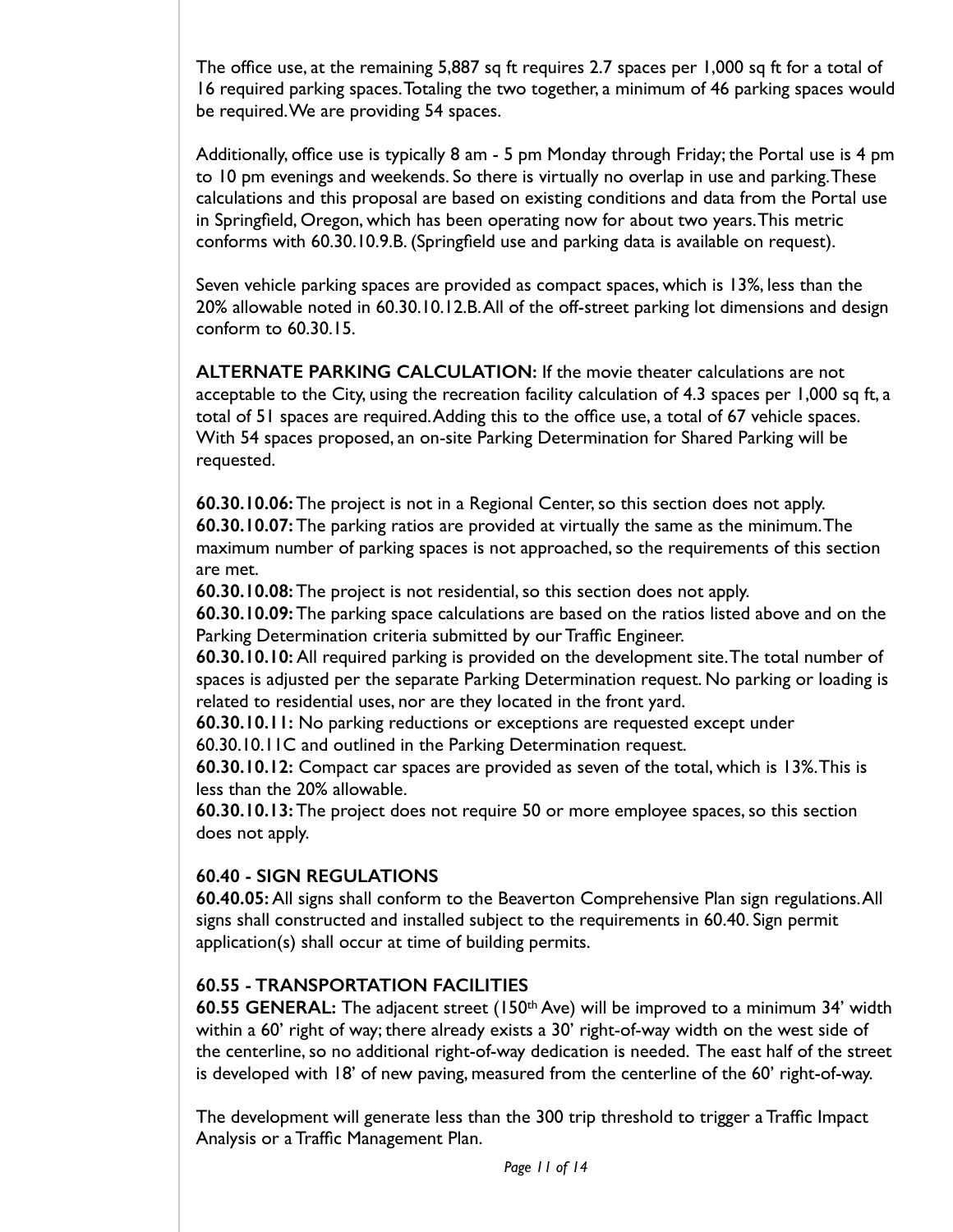**60.55.25.01:** The project will provide a new sidewalk at the street side to interconnect with the existing street sidewalk, providing safe pedestrian access. The nearest bike lanes are at Walker Road, just south of the property.

**60.55.25.02:** All right of way widths are determined per the Comprehensive Plan. Refer to Civil Drawings for details.

**60.55.25.03:** There are no identified future streets, so this section does not apply.

**60.55.25.04:** There are no identified future streets, so this section does not apply.

**60.55.25.05:** There are no identified streets or connections of inadequate width, so this section does not apply.

**60.55.25.06:** The nearest bike lanes are at Walker Road, just south of the property. **60.55.25.07:** The on-site circulation system connects to the existing street (SW 150th) via sidewalk connections from within the site.

**60.55.25.08:** No special setback has been requested or provided.

**60.55.25.09:** The site is not large enough to warrant the need for access ways. This section does not apply.

**60.55.25.10:** Pedestrian circulation is provided at the street sidewalk as well as into the site at each face of the building that has entrances. They are a minimum 5 feet wide, exceeding the 4 foot minimum. All walkways conform to the ADA requirements. All walkways are lit to exceed the minimum standards (see enclosed photometrics).

**60.55.25.11:** The site is not within 200 feet of a Major Transit stop, so this section does not apply.

**60.55.25.12:** The project is not located within any sensitive areas identified in this section. **60.55.25.13:** No bicycle or pedestrian connections are provided along residential rear lot lines.

**60.55.25.14:** There are no hindrances to providing standard bicycle or pedestrian accesses. **60.55.30:** The adjacent street (150th Ave) will be improved to a minimum 34' width within a 60' right of way; there already exists a 30' right-of-way width on the west side of the centerline, so no additional right-of-way dedication is needed. The east half of the street is developed with 18' of new paving, measured from the centerline of the 60' right-of-way. The development will generate less than the 300 trip threshold to trigger a Traffic Impact Analysis or a Traffic Management Plan.

**60.55.35:** Refer to enclosed letter from our Traffic Engineer regarding the access standards of this section and specifically the visibility related to safe access from the development site and the adjacent street (SW 150th).

#### **60.60 - TREES AND VEGETATION**

**60.60 GENERAL**: The development necessitates the removal of 10 trees on or adjacent to the site. The five trees within the right-of-way near the northeast corner of the site will need to be removed to facilitate the street improvements, likewise the three Arbor Vitae adjacent to the south side of the north driveway access will also need to be removed. Note that all of the eight trees are directly under the power lines and are interfering with the utility lines or have been significantly pruned back; in addition the required construction of the new curb/gutter will significantly impact the trees' root zones.

The majority of the site DBH will be retained; the arborvitae on the west and north lines as well as the 18" Oak at the southwest corner of the property will be retained.

New trees will be planted that will mitigate any loss from the trees that are removed.

#### **60.65 - UTILITY UNDERGROUNDING**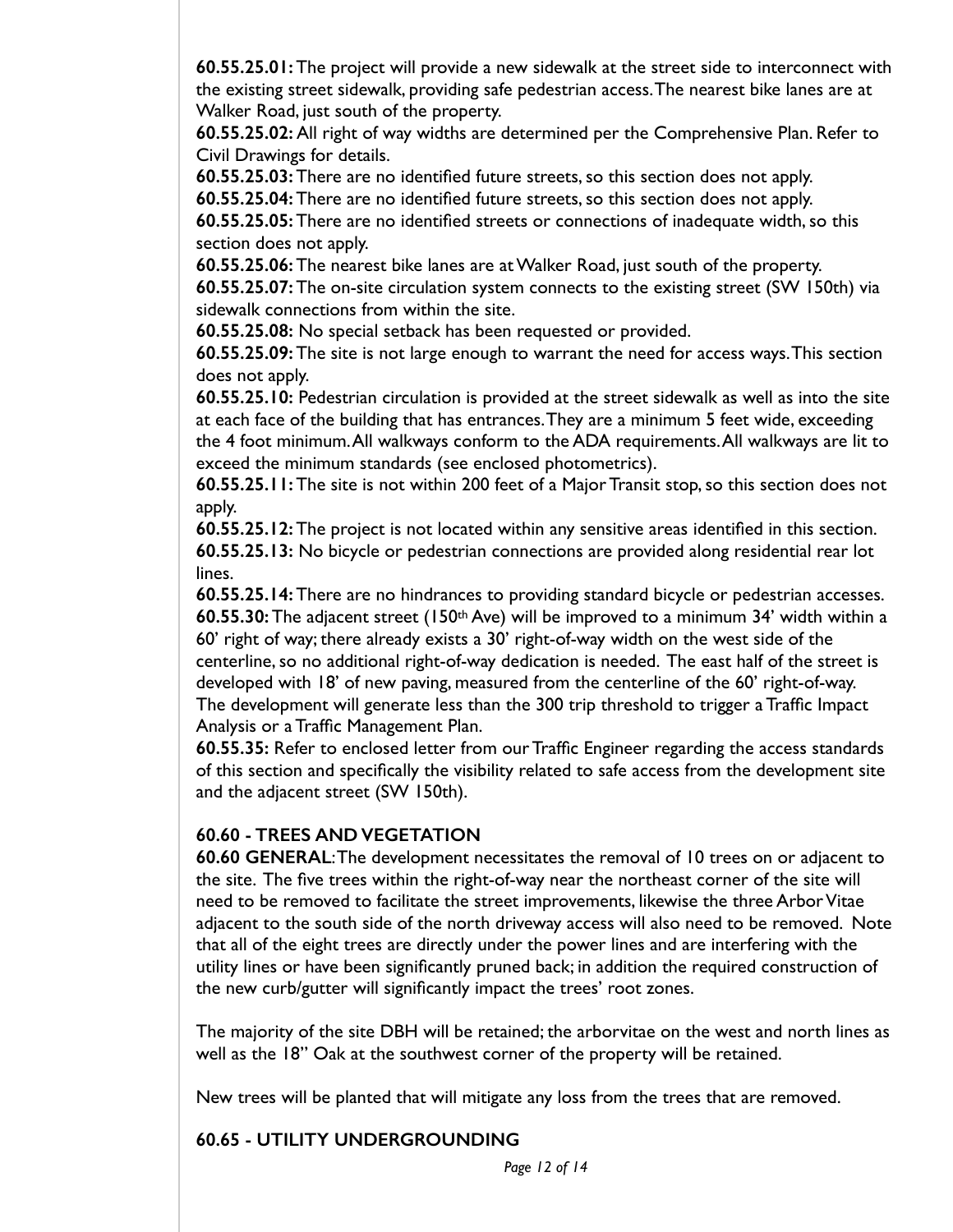**60.65 GENERAL**: All new utilities serving the new building are underground (see Sheet C-3). No other overhead utilities on the existing poles are impacted by the development. Refer to Civil Engineering drawings for utility undergrounding.

## **WRITTEN STATEMENT | CHAPTER 40 LOADING DETERMINATION**

Per 60.25.15.4, a single off-street Type B loading berth is required. Under 40.50.15.1.A.2, we are requesting the elimination of the one off-street loading berth.

40.50.15.1.C lists the criteria for this determination:

- 1. The threshold requirements are met by virtue of the modification request under 60.25.25.
- 2. Fees associated with this determination will be paid at the time of Design Review Two application.
- 3. The determination will not create adverse impacts. The types of uses proposed (escape room and office use) by their nature, do not require deliveries of large parcels beyond what would normally occur via a UPS or FedEx delivery van (average size 6.8' wide x 18' long x 8' high). Such deliveries would also occur perhaps once or twice per week and involve normal office supplies for the office use and perhaps toiletry supplies for both uses. The UPS and FedEx vans are smaller vehicles and could easily maneuver into one of the standard parking stalls to make their delivery. No truck and trailer deliveries are expected at all.
- 4. Once the van is parked in a standard stall, sidewalk access to the main entrances to each tenant space are readily available and easily navigated. See enclosed drawings.
- 5. As mentioned above, deliveries for these spaces may occur possibly twice per week at the most and can be easily accommodated by the existing parking lot configuration.
- 6. There are no additional special requirements in Chapter 60 that would impact removing the loading berth.
- 7. Periodic maintenance and trash/recycle access would also be via pick-up trucks and garbage trucks. Trash collection is typically during off-hours as is the typical time for landscape maintenance. There is minimal trash generation and the trash/recycle will be contained within the building.
- 8. Application will meet the submittal requirements of 50.25.1 with the information required.
- 9. Application and documents will be submitted as required concurrent with the Design Review Two application.

# **WRITTEN STATEMENT | CHAPTER 40 PARKING DETERMINATION**

Per 60.30.10.9.A and B, discuss the calculation of required parking spaces in the case of multiple uses. The proposal is a determination that "shared parking" as identified in 40.55.15.2.A.1 will be allowed when the two use types will share the required parking spaces.

As noted in the text for 60.30.10 above, the off-street parking calculation for the project notes the shared uses of the same parking spaces for the office and the adventure uses.

The building is proposed to be 17,660 gross square feet total on two levels. The two uses proposed are Portal escape room adventures and standard office space. It is anticipated that